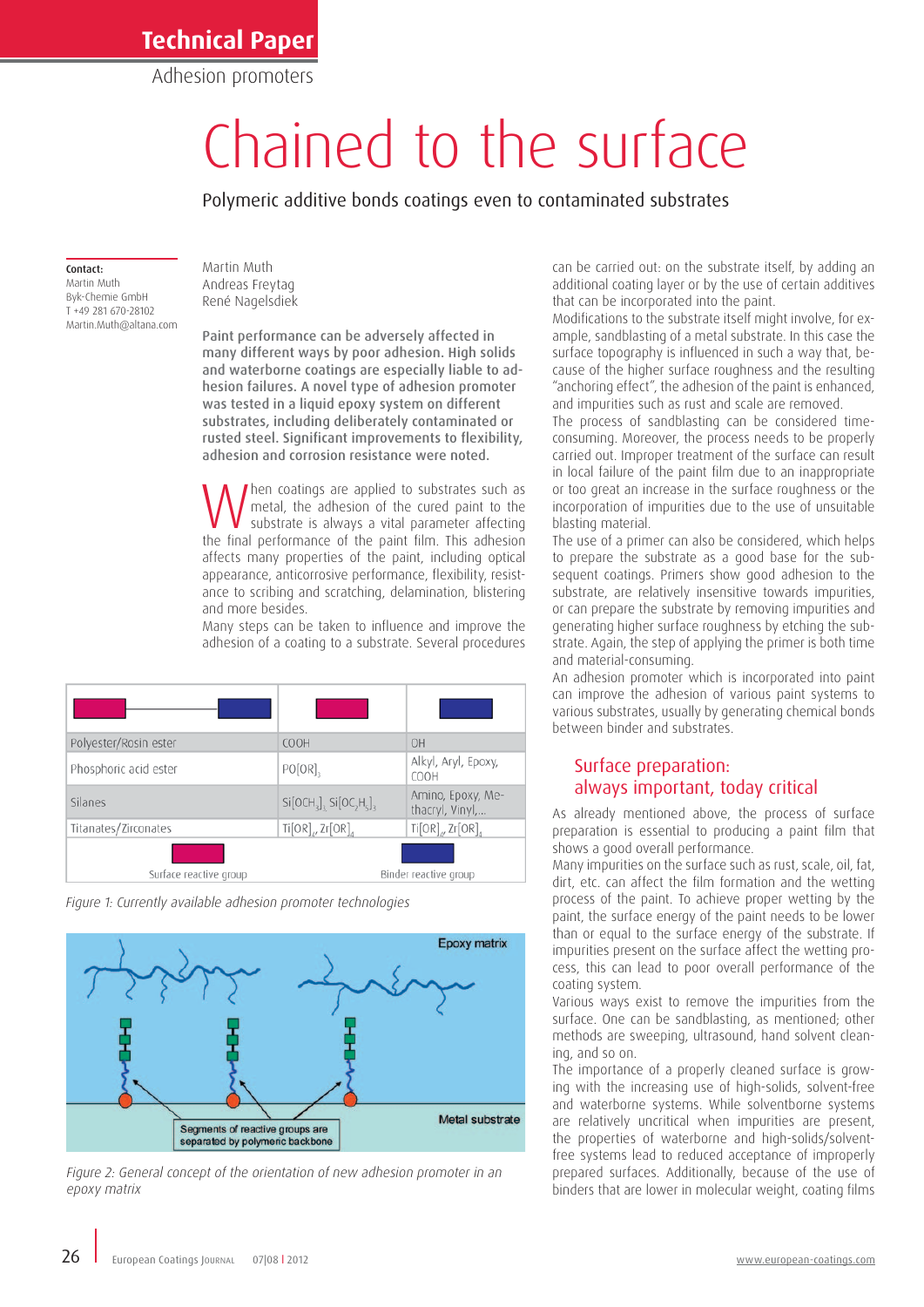Adhesion promoters

become more brittle, leading to less flexibility and so reduced adhesion.

## Three types of bonding affect coating adhesion

To understand the mode of action of adhesion promoters, the possible chemical and physical forces at work at the paint–substrate interface and their energy should first be considered.

Three basic forces are responsible for ensuring the adhesion of the paint to the substrate: chemical bonding (approximately 150-800 kJ/mol), hydrogen bridging (approximately 10-150 kJ/mol), and Van der Waals (VdW) forces (approximately 0.5-5 kJ/mol).

In most cases all these forces are present when paint adheres to a substrate but, as can be seen from the different values above, chemical bonds have a much greater impact than hydrogen bonds or VdW forces.

The difference in bonding energy suggests that an adhesion promoter should preferably be able to generate ionic or covalent bonds between the binder matrix and the substrate material. Thus adhesion promoters have at least one site which reacts with the binder and one which reacts with the surface. After the reaction, these additives should establish a covalent bond between the substrate and the binder matrix.

## Adhesion promoter technologies and their enhancement

As mentioned, it is important for the function of the adhesion promoter that the latter contains two kinds of functional groups, where one group interacts with the

#### Results at a glance

**»** Paint performance can be adversely affected in many different ways by poor adhesion. The use of high solids and waterborne coatings makes careful cleaning of the substrate, priming and/or the use of adhesion promoters more critical than in the past.

**»** A novel type of adhesion promoter has been developed, using a polymeric chain to space the substrate-bonding groups from multiple groups that interact with the binder, so as to enhance flexibility and resistance to impact.

**»** Tests were carried out on several substrates, including deliberately rusted or oil-contaminated panels, using a liquid bisphenol A epoxy with polyamide hardener. The tests included salt spray, mandrel bend, water immersion, pull-off adhesion and cross-cut tests.

**»** Significant improvements were noted on all tests, confirming that the new adhesion promoter improves both flexibility and resistance to corrosion on contaminated surfaces.



Figure 3: Performance of adhesion promoters on smooth steel after 168 hr. in *neutral salt spray test*

substrate and the other with the binder matrix. *Figure 1*  gives an outline of the combinations of functional groups that are currently being used in commercially available adhesion promoters.

Titanates and titanium chelate complexes are mostly used as adhesion promoters for stoving enamel systems, while amino silanes, for example, are utilised for ambient curing and 2-pack materials.

Since commercially available silane adhesion promoters do not provide a consistent performance for all systems and under all application conditions, a new type of adhesion promoter has been developed with multiple binder-reactive groups connected by a polymeric chain as a backbone (*Figure 2*). This is marketed as "BYK 4511". The major difference from common amino silanes can be clearly seen in the multiple binder-reactive groups and the polymeric backbone, which separates the binderreactive from the surface-reactive sites. This leads to the following major advantages:

- » A flexible polymer chain ensures orientation of binderreactive groups;
- » Multifunctionality ensures higher reactivity and stronger linkages to the reaction partner groups in the binder matrix;



*Figure 4: Results of mandrel bending test*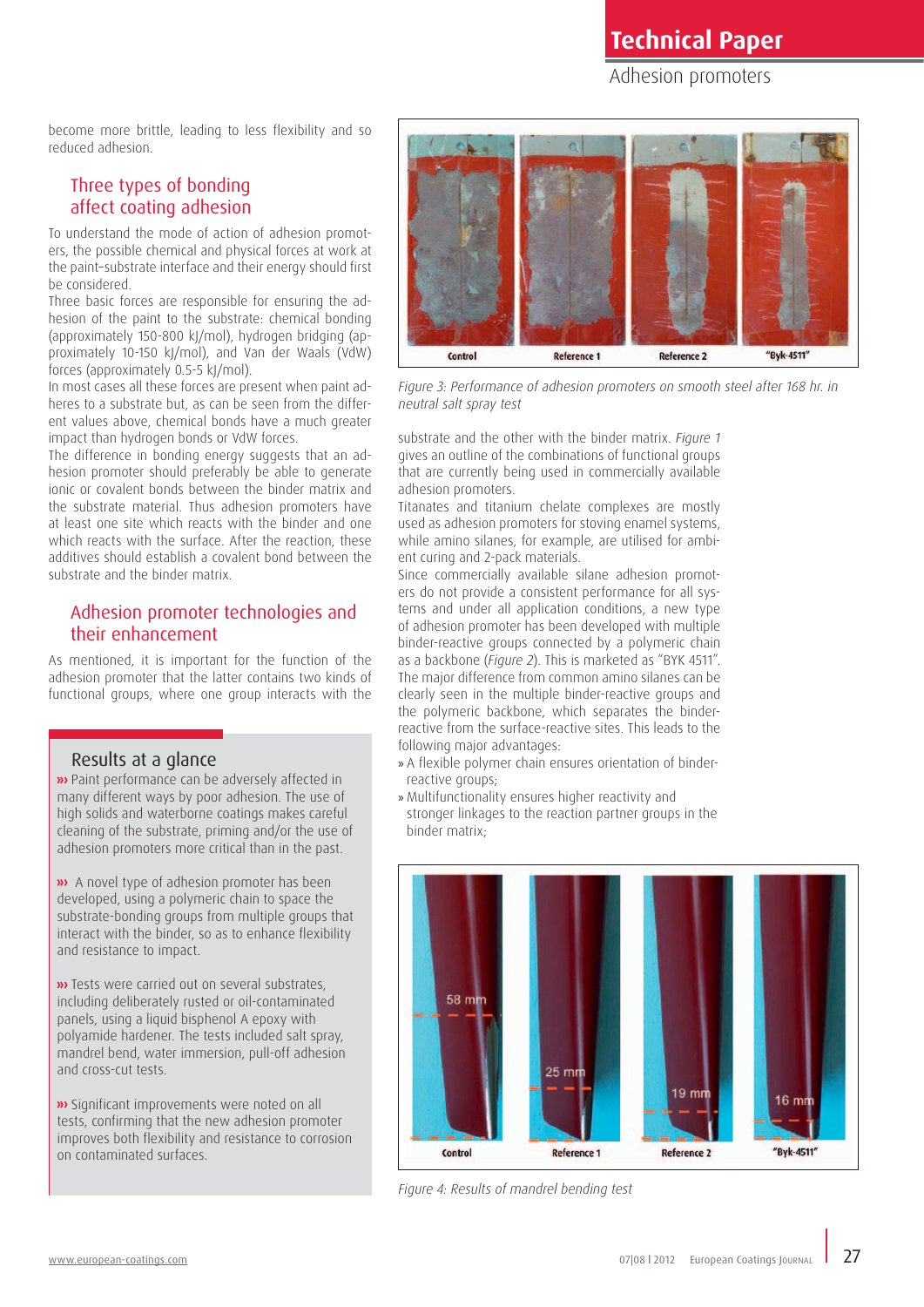## Adhesion promoters



*Figure 5: Performance of novel adhesion promoter on prerusted steel panels*

> » A degree of flexibilising introduced by the polymeric backbone improves adhesion/durability under mechanical stress.

## Test substrates and preparation procedures

Test substrates of the following types were used:

- » Smooth steel: Q-Panel, "QD-36" smooth steel finish, 0.5 x 76 x 152 mm;
- » Sandblasted steel, Krüppel "DC04 B", 230 x 165 x 2 mm;
- » Smooth panels as above, but with machine oil on the surface;
- » Smooth panels as above but with strong rust contamination (one week on weathering stand).

Clean smooth steel panels were obtained by cleaning for five minutes in 2 % wt. in water of "Mucasol cleanser" (Brand GmbH & Co KG, Wertheim/Main) in an ultrasonic bath (Bandelin "Sonorex RK 100"), rinsing with demineralised water, then cleaning with ethyl acetate solvent. The panels were coated 24 hours after cleaning.

The sandblasted steel panels were visually examined for contamination. If no contamination or rust was present, they were used without cleaning.

Smooth steel panels were also wiped with an oily cloth and coated directly without cleaning.

Rust contamination was induced by placing the smooth steel panels on a weathering stand for one week during rainy weather. Strong contamination by rust was visible.

## Test formulations and application procedures

The new additive was designed particularly for solventfree systems and was evaluated in a typical liquid bisphenol A type epoxy primer using a polyamide-based hardener. For the two-layer system, the same primer was overcoated with a standard solventbased 2K-PU system. The epoxy base was prepared by mixing all components of Part A except for the solvent (benzyl alcohol) and was dispersed for 20 minutes at 8000 rpm with a laboratory dissolver. After the grinding step, the solvent was added under low shear.



*Figure 6: Performance of novel adhesion promoter on panels with oil contamination*